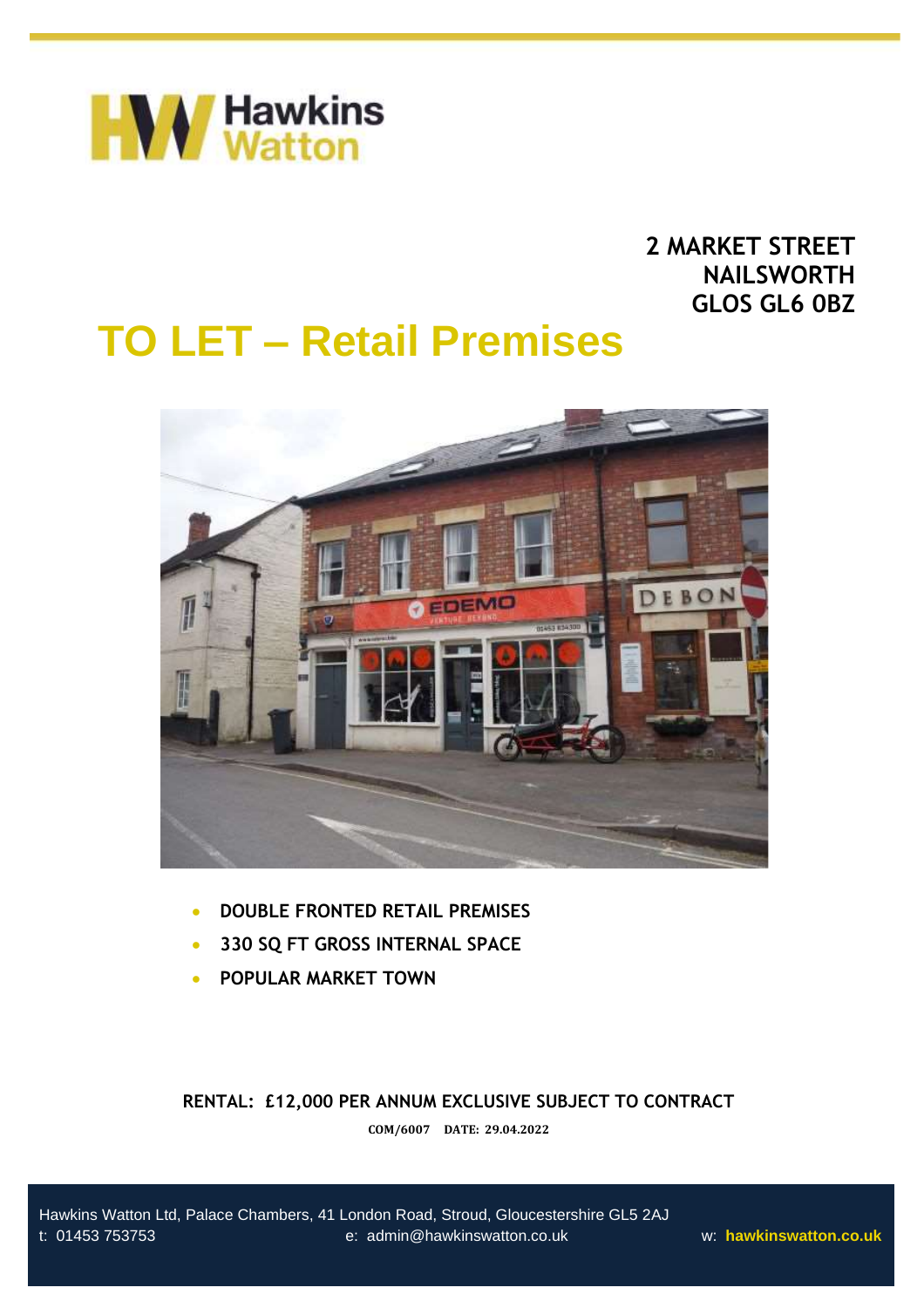

# **LOCATION**

The property is situated within the original town centre being close to The Britannia in Cossack Square. Market Street offers a wide range of independent retail outlets and is well served with the free car parks in Old Market.

Nailsworth is regarded as one of the best market towns in the South Cotswolds, and is convenient to the larger centres of Stroud, Cheltenham and Gloucester. The area is well served with easy accessibility to both the M4 and M5 motorways.

# **DESCRIPTION**

A self-contained retail outlet with a double frontage and well presented accommodation. The shop offers flexibility of design and layout taking advantage of the high level of passing trade.

**ACCOMMODATION** (all areas are approximate):

| <b>Description</b> | Sq ft | M <sup>2</sup> |
|--------------------|-------|----------------|
| Front shop         | 190   | 17.6           |
| Rear shop          | 136   | 12.6           |
| Kitchenette        | 10    | 0.9            |
| <b>TOTALS</b>      | 336   | 31.1           |

## **TERMS**

The property is offered by way of a new business tenancy on internal repairing and insuring terms for a term to be agreed and at an initial rental of **£12,000** per annum exclusive for the first 3 years.

# **SERVICES**

All mains services are understood to be connected or available.